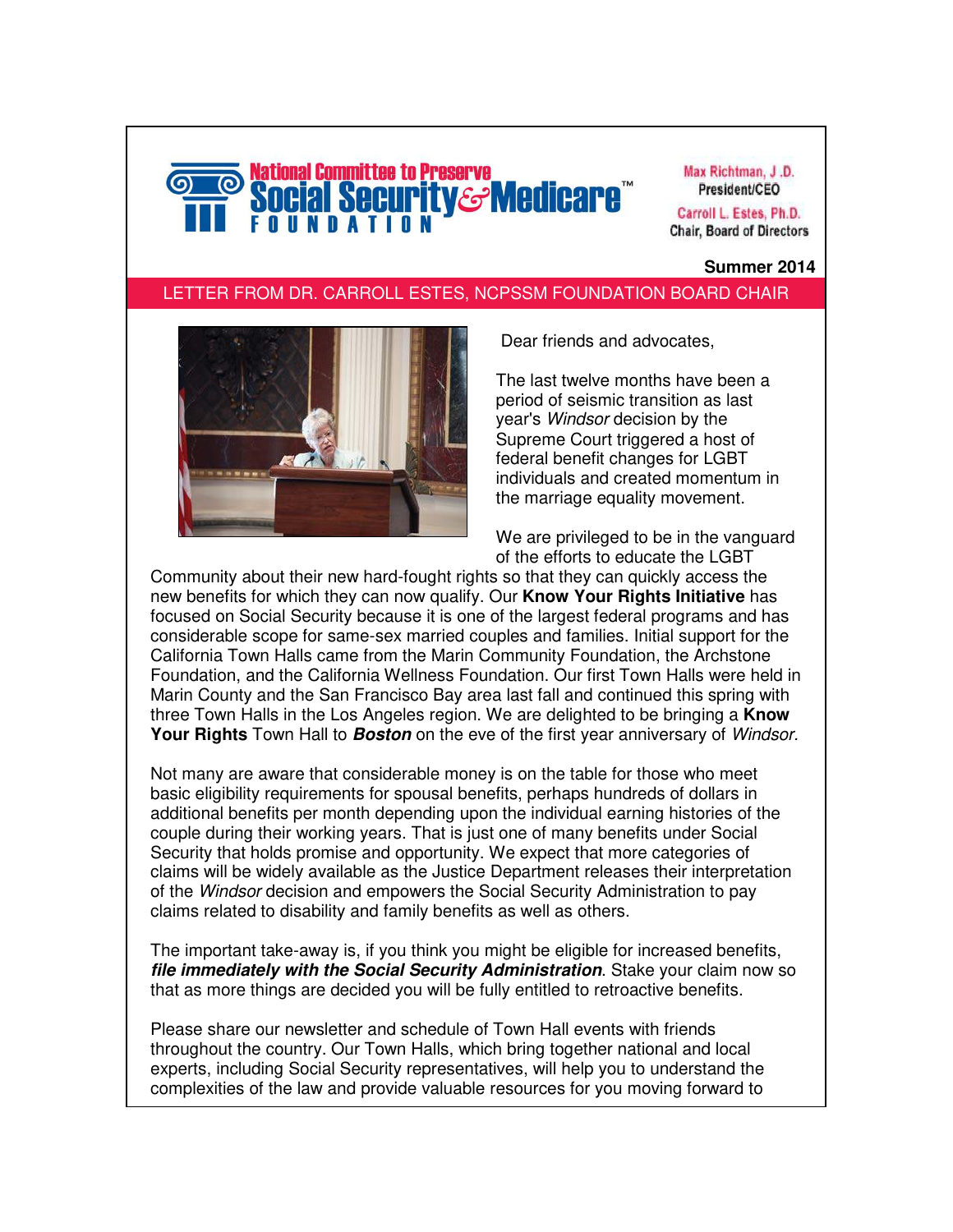claim the resources that are yours. If you paid into the system during your working years, these earned benefits are yours!

Best,

Carroll L. Estes, PhD National Committee Foundation Board Chair

Appreciation to the wonderful Know Your Rights funders: Archstone Foundation, California Wellness Foundation, Marin Community Foundation, Horizons Foundation, and the County of Sonoma Human Services Department - Adult and Aging Division

## **UPCOMING FOUNDATION EVENT**

**Know Your Rights Town Hall (Boston, MA)** - Continuing its commitment to LGBT education on Social Security in the post Windsor era, the National Committee to Preserve Social Security and Medicare Foundation will host a Town Hall meeting, on the eve of the one year anniversary of the landmark decision in Boston on June 25th. GLAD, Fenway Health Institute, and the LGBT Taskforce are partners on this important **Know Your Rights** event, the first on the east coast. Speakers will include national and local leaders, including Linda Dorn, the Deputy Regional Social Security Commissioner, Webster Phillips, NCPSSM Senior Policy Analyst, and Professor Edward Miller of the University of Massachusetts, Boston. Emily Shea, Boston's Commissioner on the Affairs of the Elderly, will moderate the discussion.

See all the details on the event flier here: [http://www.ncpssmfoundation.org/Portals/0/boston-know-your-rights.pdf](http://r20.rs6.net/tn.jsp?e=001MkP_5A59z4-o7Y5nAkbOLXJQl78MVDvyzNYJGh1fImspOcj5aIQGl_xS4A3P4qpRaiVPb3WuThEts3t8ZKnD1M0yW7ePYFUH1BvopIVFYXjxOk_Adj6vuaFnPcHdVYX2dWIsQgtMpM6QcjQhkVQiOCSvMdR54Yy5BlaXH0yF7v0=) 

For more information on this and any other upcoming **Know Your Rights** events: [nelsong@ncpssm.org](mailto:nelsong@ncpssm.org) 

#### **Senator Patty Murray (D-WA) Introduces the "Social Security and Marriage Equality Act"**

Senator Patty Murray (D-WA), recently introduced the Social Security of Marriage Equality Act, or SAME Act, of 2014 (S.2305). The bill would ensure all same-sex marriages are treated the same as heterosexual marriages by the Social Security Administration.

Cosponsored by United States Senators Mark Udall (D-CO), Brian Schatz (D-HI), Jeff Merkley (D-OR), and Tammy Baldwin (D-WI), this bill would amend the Social Security Act to guarantee Spousal Benefits to all legally married couples. The largest potential impact of the bill have is ensuring that same-sex couples, married legally in one state, will continue to receive all their Social Security benefits even if they move to a "non-recognition state", having the potential to influence thousands of couples across the country. The bill was introduced in the House of Representatives by Congressman Ron Kind (D-WI). The bill was referred to the Senate Committee on Finance.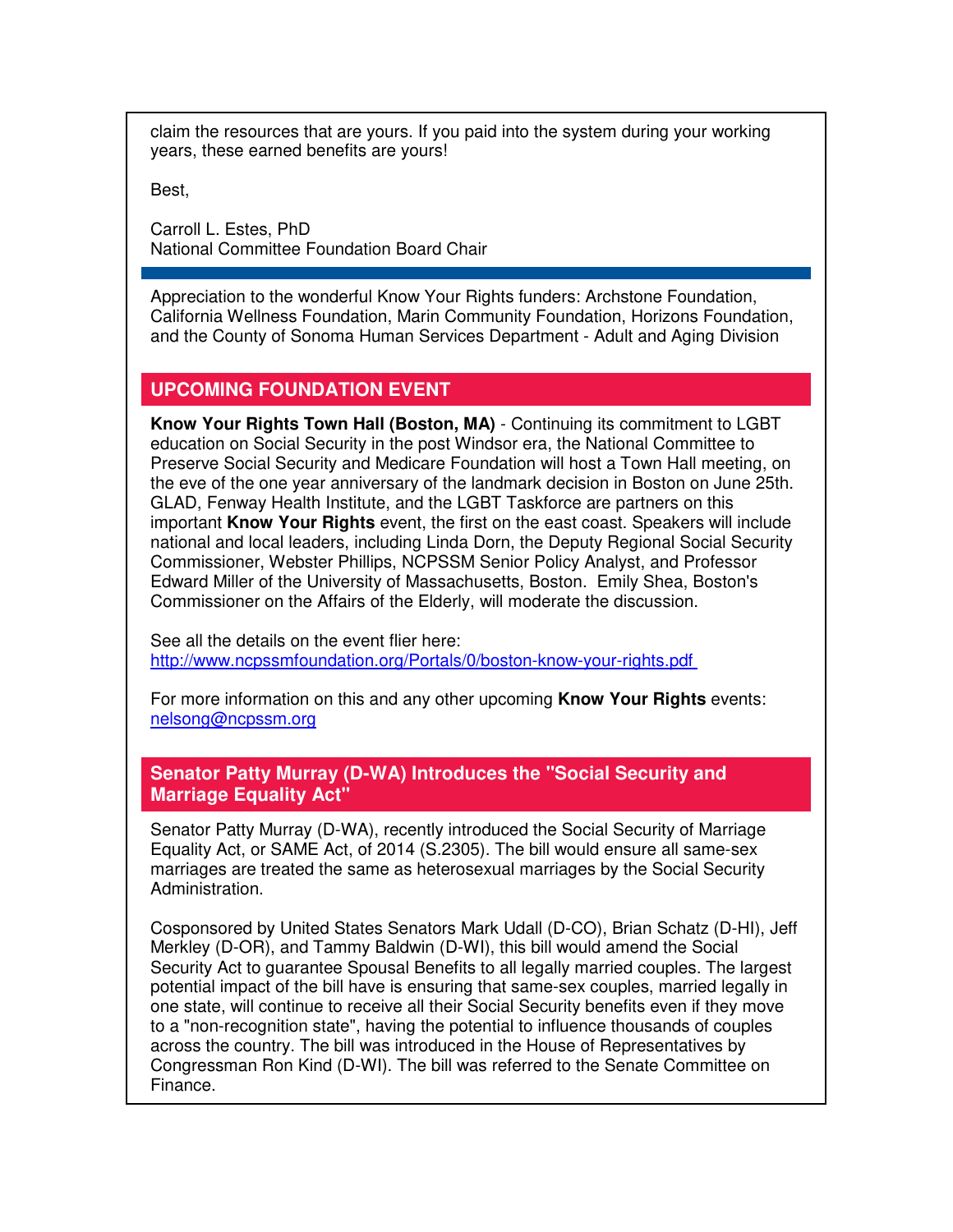### **SHORT TAKES AND UPDATES**

In a recent poll by Gallup, support for same sex marriage has reached an **all time high of 55%**.

June 26, 2014: The Supreme Court Windsor decision, allowing for thousands of same-sex married couples to receive federal benefits, including Social Security and Medicare, will celebrate its **first year anniversary**.

June 1, 2014: The **Illinois** state law signed by Governor Quinn last November, allowing for legal same-sex marriages, took effect statewide. Same-sex marriages have been taking place in Chicago and Cook County since February.

May 20, 2014: A federal judge in **Pennsylvania** ruled the state's same-sex marriage law unconstitutional. The following day, Pennsylvania Governor Tom Corbett announced that he would not appeal the decision, as many had expected.

May 19, 2014: **Oregon**'s same-sex marriage ban was thrown out by a federal judge. Previously, Oregon Attorney General Ellen Rosenblum had refused to defend the law, which was approved via ballot initiative by voters in 2004.

**Administration for Community Living (ACL) Releases Guidelines on Implementation of Windsor**

The Administration of Community Living, a division of the US Department of Health and Human Services, released decisions on how the Windsor decision will be implemented. The ACL states, "if individuals of the same sex are legally married in any jurisdiction, ACL will recognize the marriage, regardless of whether the individuals are domiciled or reside in a state or territory that does not recognize the marriage". This applies to several departments, but most notably the Administration on Aging, which is now required to consider all legal same sex marriages the same as heterosexual marriages, no matter where the couple resides. This will affect homedelivery food services, caregiver support programs, and redefines the word "family" through the Older American Act to include all married couples, LGBT or not.

#### **FOUNDATION ROUND-UP**

**Los Angeles Town Halls**: After the success in the Bay area, Know Your Rights moved south to Los Angeles presenting outreach events in Hollywood, East LA, and Long Beach. The Hollywood Town Hall webcast can still be accessed at: [http://www.nettv.bz/NCPSSM/live2.html](http://r20.rs6.net/tn.jsp?e=001MkP_5A59z4-o7Y5nAkbOLXJQl78MVDvyzNYJGh1fImspOcj5aIQGl_xS4A3P4qpRaiVPb3WuThFNgY-Z4t_Ucu2pJ9zDRwa7-NiukIJAiTZ8HnmoHS17qAIv3T0qIwvm) 

[CLICK HERE](http://r20.rs6.net/tn.jsp?e=001MkP_5A59z4-o7Y5nAkbOLXJQl78MVDvyzNYJGh1fImspOcj5aIQGl_xS4A3P4qpRaiVPb3WuThFNgY-Z4t_Ucu2pJ9zDRwa7-NiukIJAiTZ8HnmoHS17qAIv3T0qIwvm) TO WATCH THE WEBCAST!

**[Webcasting Services](http://r20.rs6.net/tn.jsp?e=001MkP_5A59z4-o7Y5nAkbOLXJQl78MVDvyzNYJGh1fImspOcj5aIQGl_xS4A3P4qpRaiVPb3WuThFNgY-Z4t_Ucu2pJ9zDRwa76nUIcuXJYzU=) provided by Net TV.**